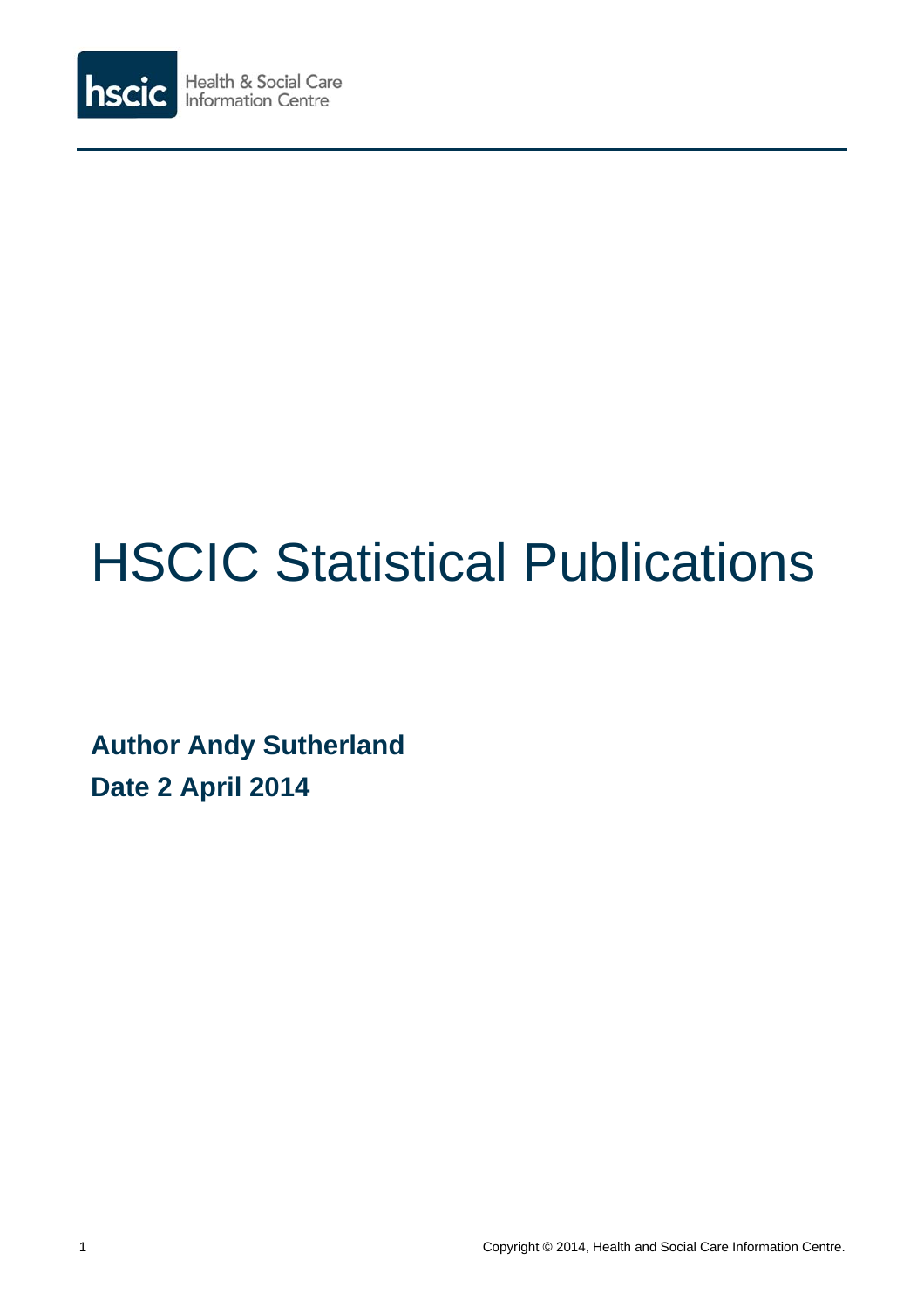# **Contents**

| <b>Contents</b>                                      | $\overline{2}$          |  |
|------------------------------------------------------|-------------------------|--|
| <b>Purpose</b>                                       | $\overline{3}$          |  |
| <b>Background to HSCIC Official Statistics</b>       | 3                       |  |
| <b>Forthcoming Publications</b>                      | $\overline{\mathbf{3}}$ |  |
| <b>Official and National Statistics</b>              | 3                       |  |
| <b>Clinical Audits</b>                               | 6                       |  |
| User and Media Activity - February 2014 Publications | 7                       |  |
| <b>Actions Required of the Board</b>                 | 8                       |  |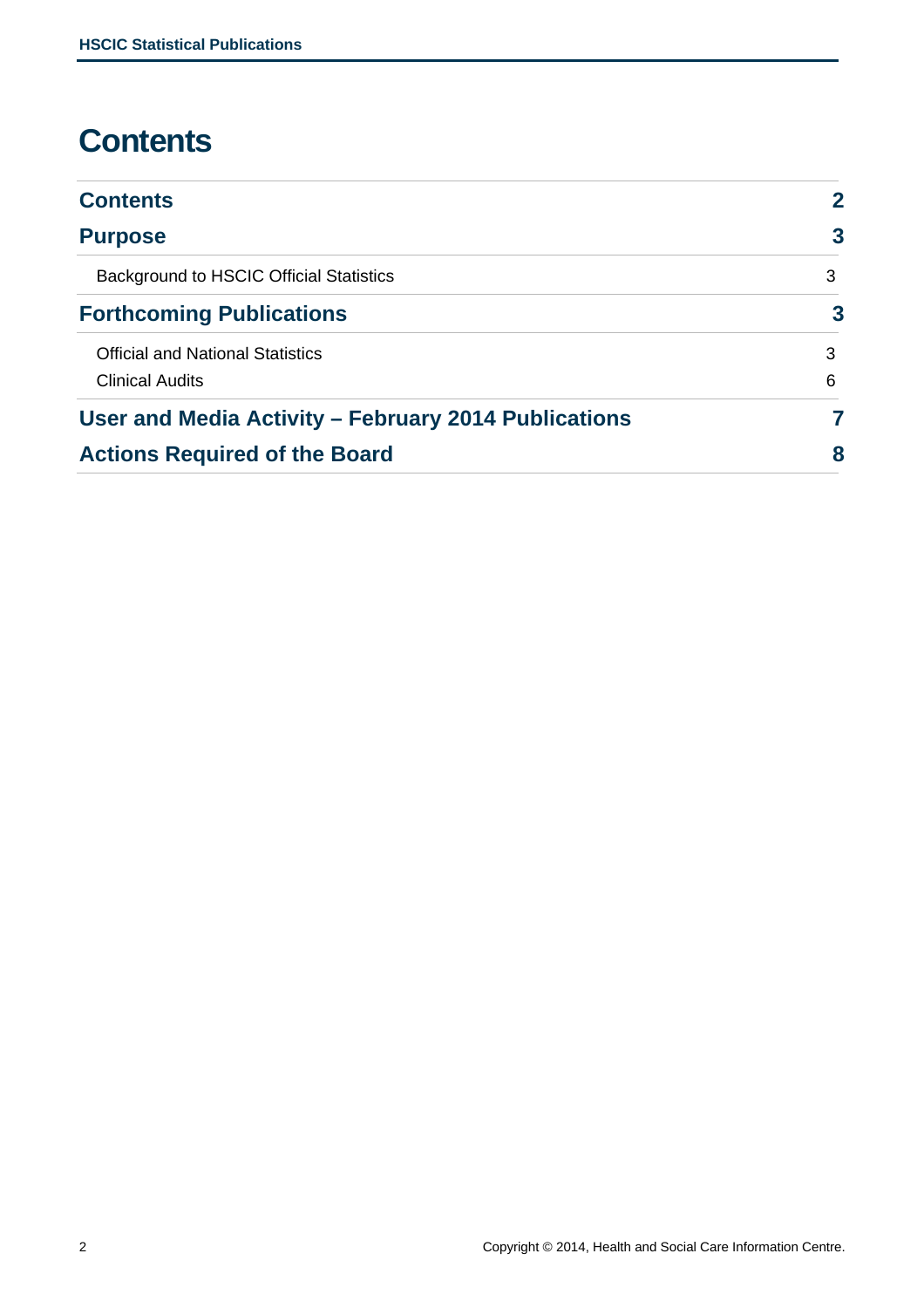# **Purpose**

This paper describes HSCIC Official Statistics publications planned for a three month forward look period, media coverage for press released Official Statistics publications and web activity for publications released in February 2014.

## **Background to HSCIC Official Statistics**

At 1 January 2014, the HSCIC is responsible for 111 series of Official Statistics of which 38 are designated as National Statistics, which means that the UK Statistics Authority (UKSA) recognises them as being compliant with the Code of Practice for Official Statistics.

"Experimental statistics" are new Official Statistics that are under-going evaluation. A key part of this evaluation is user engagement whereby the HSCIC invites readers to comment on the publications, which helps to inform future releases.

Official Statistics are expected to evolve and improve over time, to meet the changing needs of our users, to improve their quality and utility and to respond to changes in the administrative and management data sources.

Most HSCIC Official Statistics are published annually or more frequently. Generally, each edition is similar in content to previous versions but any substantial changes are noted below (note: no such changes are yet planned for April or May's publications).

National Statistics are identified below with [NS]

## **Forthcoming Publications Official and National Statistics**

Dates for forthcoming publications are confirmed approximately six to eight weeks ahead of publication; until this point, the HSCIC announces only the planned month of publication.

## **May 2014**

## **New releases**

None presently scheduled

| Annua |  |  |
|-------|--|--|
|       |  |  |

| 29 May 2014    | Statistics on Alcohol, England - 2014 [NS]                                                                                |  |  |  |
|----------------|---------------------------------------------------------------------------------------------------------------------------|--|--|--|
| Quarterly      |                                                                                                                           |  |  |  |
| 1 May 2014     | CCG Prescribing Data - October to December 2013<br>Including some figures by Area Team.                                   |  |  |  |
| 22 May 2014    | NHS Dental Statistics for England - 2013/14 Third Quarterly Report                                                        |  |  |  |
| 22 May 2014    | NHS Outcomes Framework indicators - May 2014 release                                                                      |  |  |  |
| <b>Monthly</b> |                                                                                                                           |  |  |  |
| 7 May 2014     | NHS Safety Thermometer Report - England April 2013 - April 2014                                                           |  |  |  |
| 8 May 2014     | Provisional Monthly Patient Reported Outcome Measures (PROMs) in<br>England - April 2012 to March 2013 - May 2014 Release |  |  |  |
| 8 May 2014     | Provisional Monthly Patient Reported Outcome Measures (PROMs) in<br>England - April 2013 to December 2013                 |  |  |  |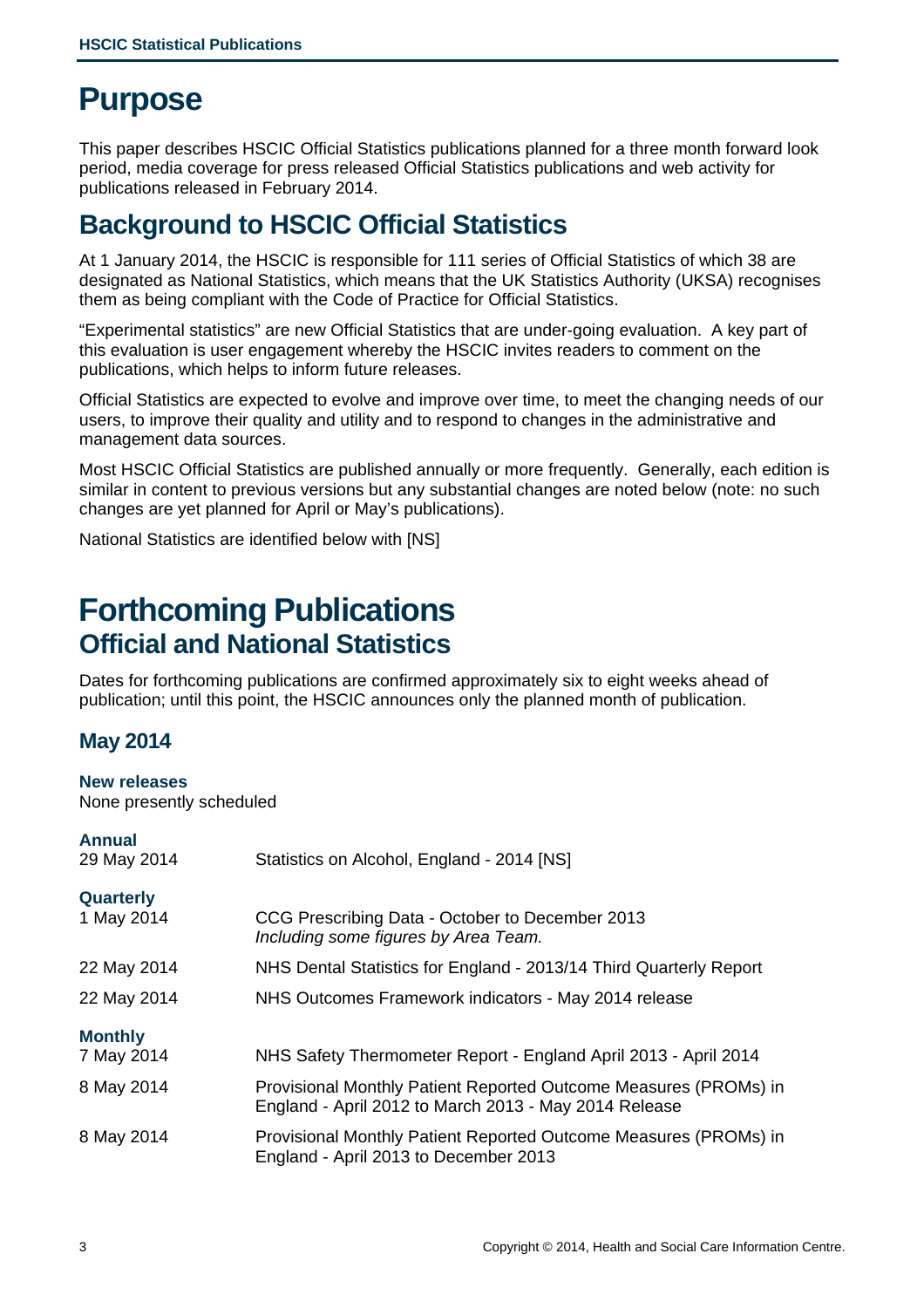| 16 May 2014 | HES-MHMDS Data Linkage Report - Summary Statistics, January 2014<br>(Experimental Statistics)                                                                                                                               |
|-------------|-----------------------------------------------------------------------------------------------------------------------------------------------------------------------------------------------------------------------------|
| 20 May 2014 | Monthly Improving Access to Psychological Therapies Data Quality Reports<br>- Final February 2014 and Provisional March 2014                                                                                                |
| 20 May 2014 | Monthly Mental Health Minimum Data Set Reports - Final February 2014<br>and provisional March 2014 summary statistics and related information,<br>England<br>Including a topic of interest on uses of the Mental Health Act |
| 21 May 2014 | NHS Sickness Absence Rates - January 2014, Provisional Statistics                                                                                                                                                           |
| 21 May 2014 | NHS Staff Earnings Estimates - February 2014, Provisional Statistics                                                                                                                                                        |
| 21 May 2014 | NHS Workforce Statistics - February 2014, Provisional statistics                                                                                                                                                            |
| 28 May 2014 | Provisional Accident and Emergency Quality Indicators for England -<br>February 2014, by provider                                                                                                                           |
| 28 May 2014 | Provisional Monthly Hospital Episode Statistics for Admitted Patient Care,<br>Outpatient and Accident and Emergency data - April 2013 - February 2014                                                                       |

## **Ad hoc**

None presently scheduled

## **June 2014**

#### **New releases**

None presently scheduled

## **Annual**

None presently scheduled

#### **Quarterly**

- CCG Indicators June 2014 release
- CCG Prescribing Data January to March 2014
- NHS Continuing Healthcare Activity England, Quarter 4 2013-14
- Statistics on Women's Smoking Status at Time of Delivery: England Quarter 4, April 2013 to March 2014

#### **Monthly**

- HES-MHMDS Data Linkage Report Summary Statistics, February 2014 (Experimental Statistics)
- Monthly Improving Access to Psychological Therapies Data Quality Reports Final March 2014 and Provisional April 2014
- Monthly Mental Health Minimum Data Set Reports Final March 2014 and provisional April 2014 summary statistics and related information, England
- NHS Safety Thermometer Report England May 2013 May 2014
- NHS Sickness Absence Rates February 2014, Provisional Statistics
- NHS Staff Earnings Estimates estimates to March 2014, Provisional statistics
- NHS Workforce Statistics March 2014, Provisional statistics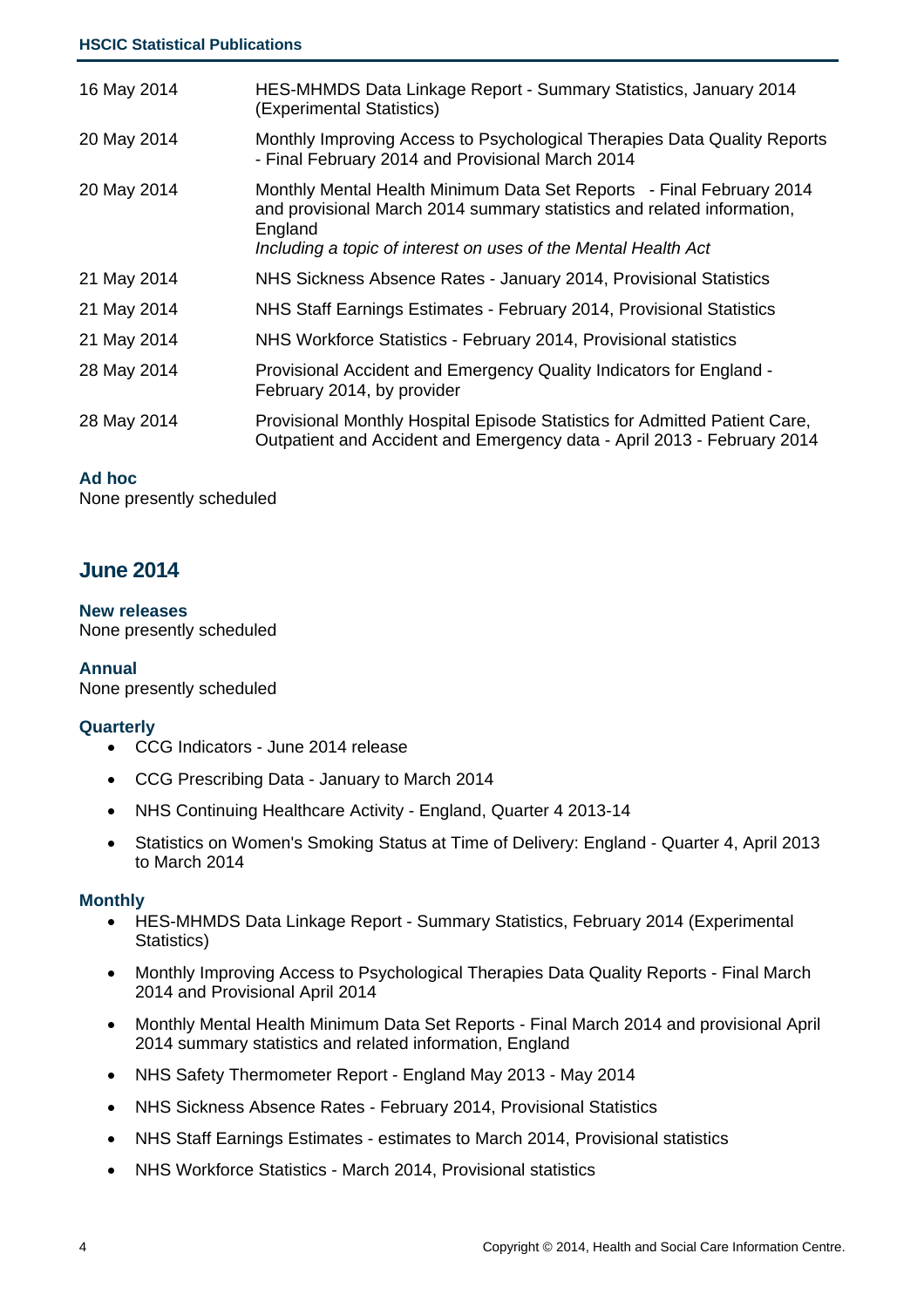- Provisional Accident and Emergency Quality Indicators for England March 2014, by provider
- Provisional Monthly Hospital Episode Statistics for Admitted Patient Care, Outpatient and Accident and Emergency data - April 2013 -March 14
- Provisional Monthly Patient Reported Outcome Measures (PROMs) in England April 2012 to March 2013 - June 2014 Release
- Provisional Monthly Patient Reported Outcome Measures (PROMs) in England April 2013 to January 2014

## **Ad hoc**

None presently scheduled

## **July 2014**

## **New releases**

None presently scheduled

## **Annual**

- Community Care Statistics: Social Services Activity, England Provisional Report 2013/14 [NS]
- General Ophthalmic Services activity statistics England, year ending 31 March 2014 [NS]
- Measures from the Adult Social Care Outcomes Framework, England 2013/14
- Personal Social Services Adult Social Care Survey, England 2013-14, Provisional release
- Prescriptions Dispensed in the Community, England 2003-2013 [NS]
- Smoking, Drinking and Drug Use among Young People in England 2013 [NS]

#### **Quarterly**

- Numbers of Patients Registered at a GP Practice July 2014
- Quarterly Improving Access to Psychological Therapies Dataset Reports Q4 2013/14 IAPT quarterly reports
- Summary Hospital-level Mortality Indicator (SHMI) Deaths associated with hospitalisation, England, January 2013 - December 2013, Experimental Statistics

## **Monthly**

- Monthly Improving Access to Psychological Therapies Data Quality Reports Final April 2014 and Provisional May 2014
- Monthly Mental Health Minimum Data Set Reports Final April 2014 and provisional May 2014 summary statistics and related information, England
- NHS Safety Thermometer Report England June 2013 June 2014
- NHS Sickness Absence Rates January 2014 to March 2014
- NHS Staff Earnings Estimates April 2014, Provisional Statistics
- NHS Workforce Statistics April 2014, Provisional statistics
- Provisional Accident and Emergency Quality Indicators for England April 2014, by provider
- Provisional Monthly Hospital Episode Statistics for Admitted Patient Care, Outpatient and Accident and Emergency data - April 2014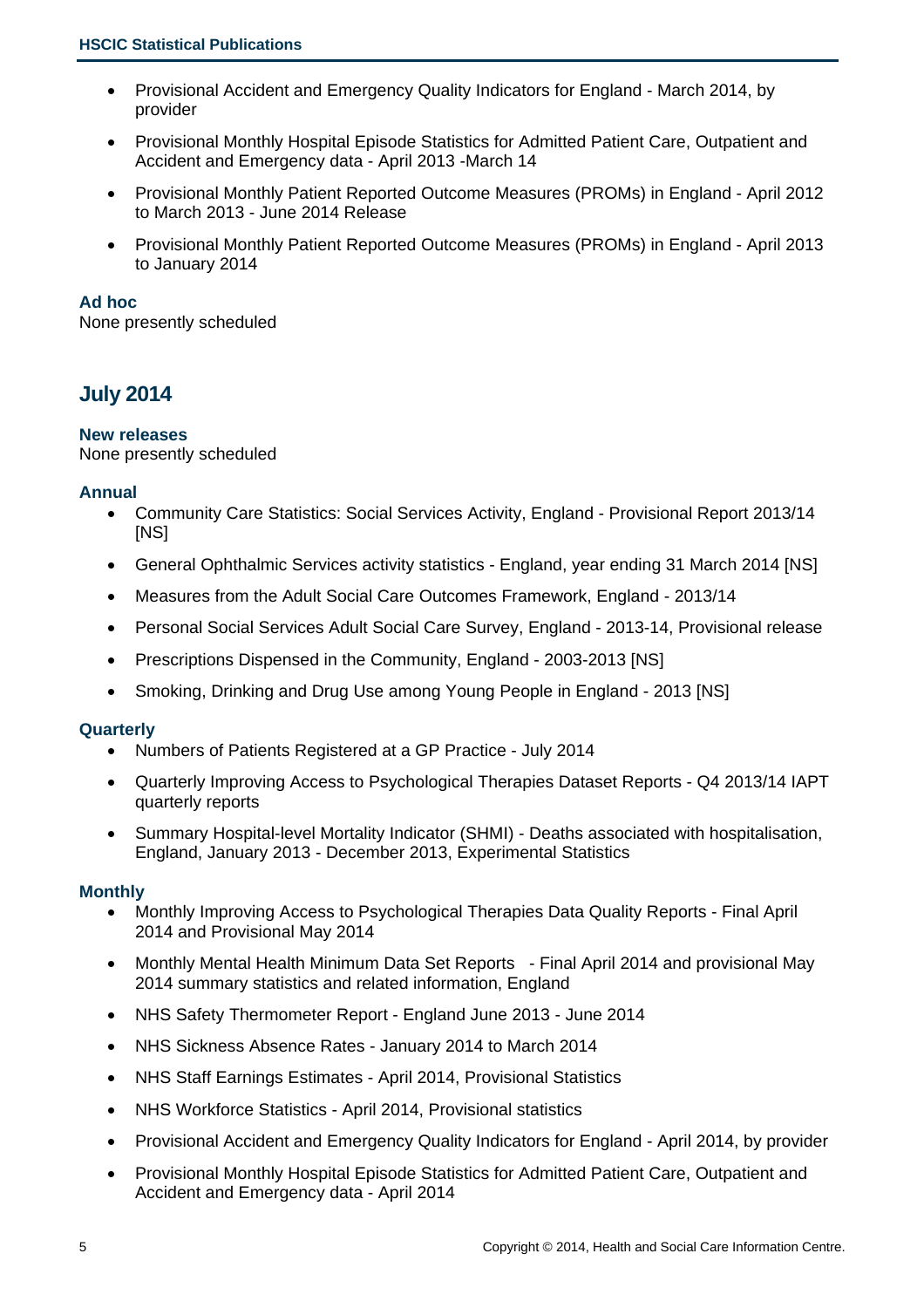- Provisional Monthly Patient Reported Outcome Measures (PROMs) in England April 2012 to March 2013 - July 2014 Release
- Provisional Monthly Patient Reported Outcome Measures (PROMs) in England April 2013 to February 2014

## **Ad hoc**

None presently scheduled

## **Clinical Audits**

Clinical Audits are not currently classified as Official Statistics. The Code of Practice for Official Statistics is followed as best practice during the production cycle but the release processes differ.

## **May 2014**

None presently scheduled

## **June 2014**

- National Oesophago-Gastric Cancer Audit: National Report
- National Pregnancy in Diabetes Audit: National Report
- Patient Experience in Diabetes Services: CCG Report
- Patient Experience in Diabetes Services: National Report
- Patient Experience of Diabetes Survey (PEDS) Publication

## **July 2014**

- National Bowel Cancer Audit: National Report
- National Diabetes Audit 2012-2013: report 1, Care Processes and Treatment Targets (Moved from June)
- National Head and Neck Cancer Audit: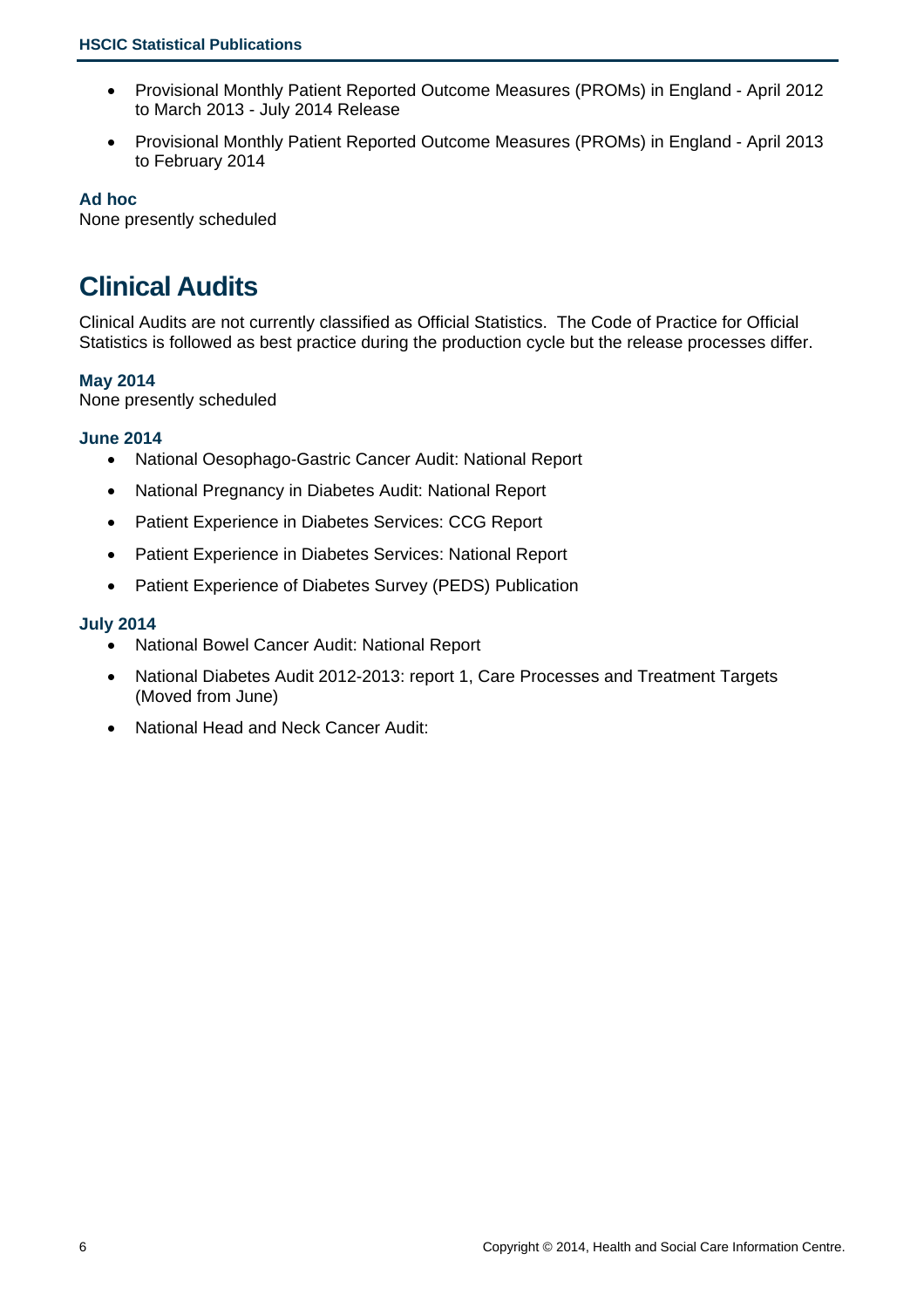# **User and Media Activity – February 2014 Publications**

**Unique page views** are the number of times the publication page was viewed during the two-week period following its release. Note that one user could generate more than one unique visit.

**Media Units** are the total articles or other media coverage for example print, online articles or broadcasts for the publication. The totals in the table include all media units to 12 March 2014.

Bars in the table below indicate the scale of interest generated by each publication.

| <b>Publication</b>                                                                                                                    | Date       | Unique page views | Media Units |
|---------------------------------------------------------------------------------------------------------------------------------------|------------|-------------------|-------------|
| Abuse of Vulnerable Adults in England - 2012-13, Final<br>report, Experimental statistics                                             | 06/02/2014 | 1228              |             |
| Monthly Improving Access to Psychological Therapies Data<br>Quality Reports - Final November and provisional<br>December 2013         | 11/02/2014 | 123               |             |
| Monthly Mental Health Minimum Data Set (MHMDS)<br>Reports, England - Final October 2013 summary statistics<br>and related information | 11/02/2014 | 81                |             |
| NHS Dental Statistics for England - 2013-14, Second<br>quarterly report                                                               | 12/02/2014 | 334               |             |
| NHS Safety Thermometer Report - January 2013 to<br>January 2014                                                                       | 12/02/2014 | 159               |             |
| NHS Safety Thermometer Data - January 2013 to January<br>2014                                                                         | 12/02/2014 | 84                |             |
| Provisional Monthly Patient Reported Outcome Measures<br>(PROMs) in England - April 2012 to March 2013, February<br>2014 release      | 13/02/2014 | 394               |             |
| Provisional Monthly Patient Reported Outcome Measures<br>(PROMs) in England - April 2013 to September 2013                            | 13/02/2014 | 1208              |             |
| HES-MHMDS Data Linkage Report, Summary Statistics -<br>October 2013, Experimental statistics                                          | 14/02/2014 | 462               |             |
| Provisional Accident and Emergency Quality Indicators,<br>England - By provider for November 2013                                     | 19/02/2014 | 99                |             |